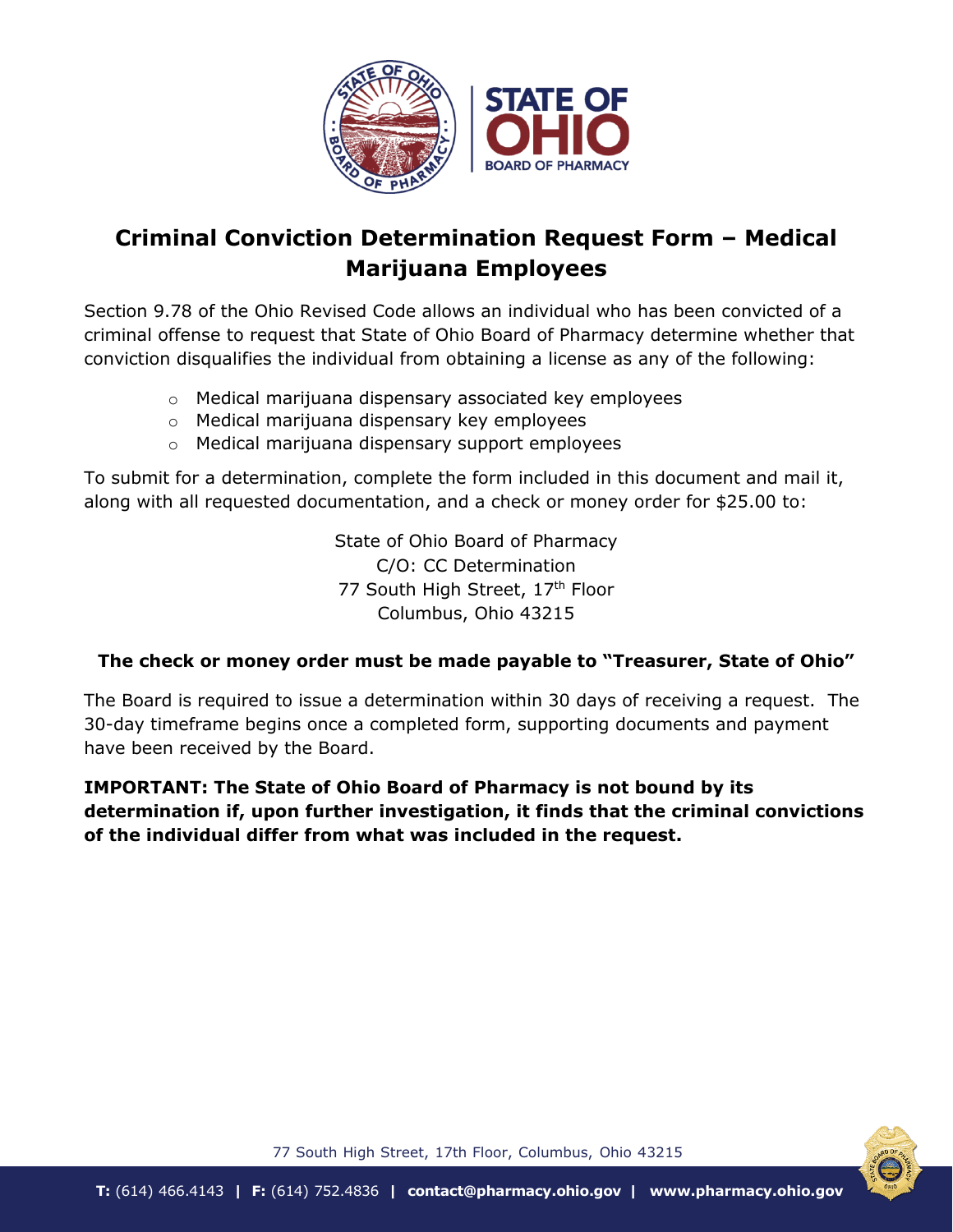Pursuant to section 9.78 of the Revised Code, the Board is required to post a list of all criminal offenses of which conviction of that offense would disqualify an individual from obtaining a license.

Rule 3796:1-1-01 of the Ohio Administrative Code lists the following offenses that would automatically disqualify an individual from obtaining an employee license:

- A conviction or plea of guilty, including conspiracy to commit, attempt to commit, or aiding and abetting another in committing, the following:
	- o Any offense set forth in Chapter 2925., 3719., or 4729. of the Revised Code, the violation of which constitutes a felony or misdemeanor of the first degree;
	- $\circ$  Any theft offense set forth under division (K) in section [2913.01](http://codes.ohio.gov/orc/2913.01) of the Revised Code, the violation of which constitutes a felony;
	- $\circ$  Any violation for which a penalty was imposed under section  $\frac{3715.99}{2715.99}$  $\frac{3715.99}{2715.99}$  $\frac{3715.99}{2715.99}$  of the Revised Code;
	- $\circ$  A crime of moral turpitude as defined in section  $4776.10$  of the Revised Code; or
	- $\circ$  A violation of any former law of this state, any existing or former law of another state, any existing or former law applicable in a military court or Indian tribal court, or any existing or former law of any nation other than the United States that is or was substantially equivalent to any of the offenses listed above.
- Any first degree misdemeanor offense listed above will not automatically disqualify an applicant from licensure if the applicant was convicted of or pleaded guilty to the offense more than five years before the date the application for licensure is filed.
- No misdemeanor offense, including misdemeanors of the first degree, related to marijuana possession, marijuana trafficking, illegal cultivation of marijuana, illegal use or possession of drug paraphernalia or marijuana drug paraphernalia, or other marijuana related crimes shall be considered a disqualifying offense.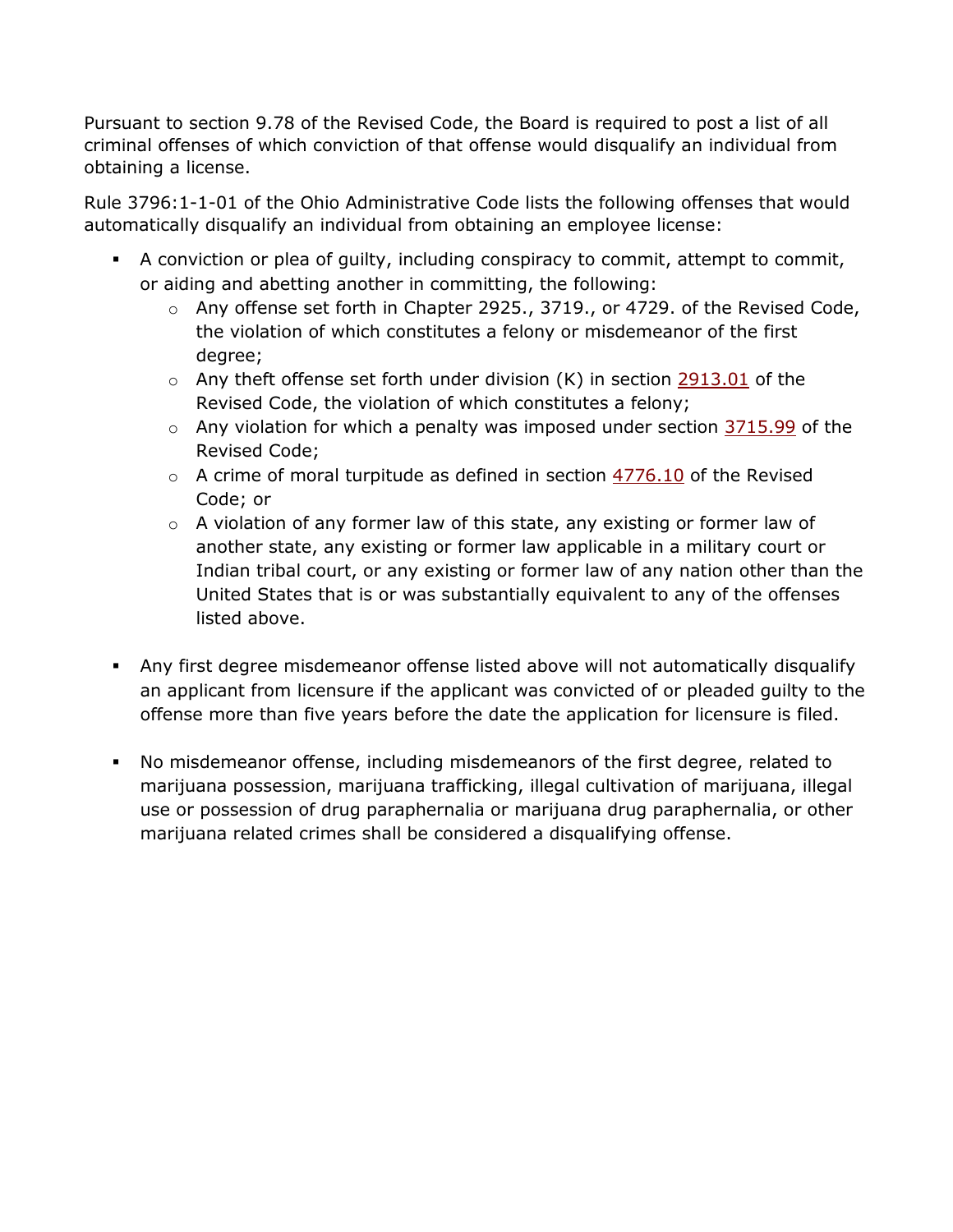## **Criminal Conviction Determination Request Form – Medical Marijuana Employees**

*To submit for a determination, complete this form and mail it, along with all requested documentation (see Part 4 of this form), and a check or money order for \$25.00 to:*

> *State of Ohio Board of Pharmacy C/O: CC Determination 77 South High Street, 17th Floor Columbus, Ohio 43215*

## *The check or money order must be made payable to "Treasurer, State of Ohio"*

**Part 1 – APPLICANT INFORMATION -** *Provide information on the individual seeking the determination. The information must include a valid mailing and e-mail address where the individual can be contacted.*

| <b>First Name</b>                              | <b>Last Name</b>                                     |              |     |
|------------------------------------------------|------------------------------------------------------|--------------|-----|
|                                                |                                                      |              |     |
| <b>Street Address</b>                          | <b>City</b>                                          | <b>State</b> | Zip |
|                                                |                                                      |              |     |
| <b>Contact Email</b>                           |                                                      |              |     |
|                                                |                                                      |              |     |
| Type of License Seeking to Obtain (select one) |                                                      |              |     |
|                                                | Medical marijuana dispensary associated key employee |              |     |
|                                                | Medical marijuana dispensary key employee            |              |     |
|                                                | Medical marijuana dispensary support employee        |              |     |

**Part 2 – CRIMINAL CONVICTION INFORMATION -** *If additional space is needed, you may attach additional pages.*

| Case Number(s): | Date of Offense(s): |  |
|-----------------|---------------------|--|
|                 |                     |  |
| State:          | County:             |  |
|                 |                     |  |
| Violation(s):   |                     |  |
|                 |                     |  |
|                 |                     |  |